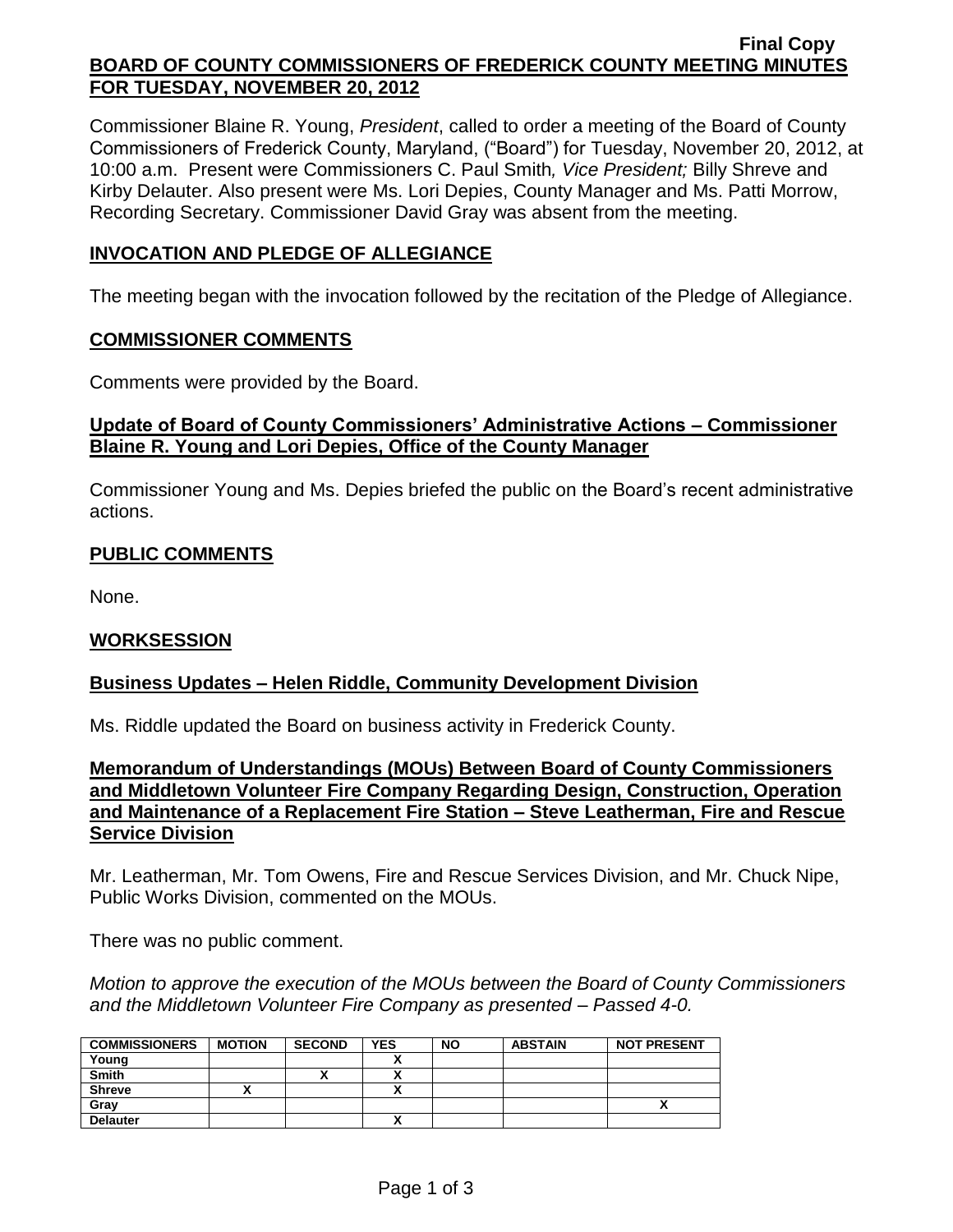#### **Final Copy BOARD OF COUNTY COMMISSIONERS OF FREDERICK COUNTY MEETING MINUTES FOR TUESDAY, NOVEMBER 20, 2012**

### **Ordinance to Delegate Authority for Fire and Rescue System Management to a Countywide Chief of Fire and Rescue Services – Tom Owens, Fire and Rescue Services Division**

Mr. Owens gave a PowerPoint presentation on a proposal giving legal authority to a "fire chief" for the responsibility of both the volunteer and career fire and rescue services.

Mr. Eric Smothers, Brunswick Volunteer Fire Company, and Mr. Doug Orner, Office of the County Manager, commented on the proposed ordinance.

Public comment was heard from:

- Chip Jewell
- Tim May
- John Neery, President, IAF Local 3666, Career Firefighter Association of Frederick County,

Mr. Jewell presented an alternative draft proposal.

*Motion to take the draft proposal prepared by Mr. Tom Owens and the draft proposal submitted by Mr. Chip Jewell to public hearing on the evenings of Tuesday, December 18, 2012, and Tuesday, January 8, 2013 - Passed 3-1.*

| <b>COMMISSIONERS</b> | <b>MOTION</b> | <b>SECOND</b> | <b>YES</b> | <b>NO</b> | <b>ABSTAIN</b> | <b>NOT PRESENT</b> |
|----------------------|---------------|---------------|------------|-----------|----------------|--------------------|
| Young                |               |               |            |           |                |                    |
| <b>Smith</b>         |               |               |            |           |                |                    |
| <b>Shreve</b>        |               |               | ^          |           |                |                    |
| Grav                 |               |               | ^          |           |                |                    |
| <b>Delauter</b>      |               |               |            |           |                |                    |

### **ADMINISTRATIVE BUSINESS**

### **Approval of Board of County Commissioners' Meeting Minutes**

The minutes for Tuesday, September 18, 2012, Thursday, September 20, 2012, Thursday, September 27, 2012, Thursday, October 4, 2012, Thursday, October 11, 2012, Tuesday, October 16, 2012, and Thursday, October 18, 2012, were approved by unanimous consent.

#### **Purchasing Memo #13-063 – Maintenance Contract Renewal for 800 MHz Trunked Radio System, Subscriber Radios, and System Administration (Continued from 11/15/12) – Jack Markey, Emergency Management Division**

Mr. Markey provided further information as requested by the Board.

*Motion to approve Purchasing Memo #13-063 as presented – Passed 4-0.*

| <b>COMMISSIONERS</b> | <b>MOTION</b> | <b>SECOND</b> | <b>YES</b> | <b>NO</b> | <b>ABSTAIN</b> | <b>NOT PRESENT</b> |
|----------------------|---------------|---------------|------------|-----------|----------------|--------------------|
| Young                |               | ,,            |            |           |                |                    |
| <b>Smith</b>         |               |               |            |           |                |                    |
| <b>Shreve</b>        |               |               |            |           |                |                    |
| Gray                 |               |               |            |           |                |                    |
| <b>Delauter</b>      |               |               |            |           |                |                    |